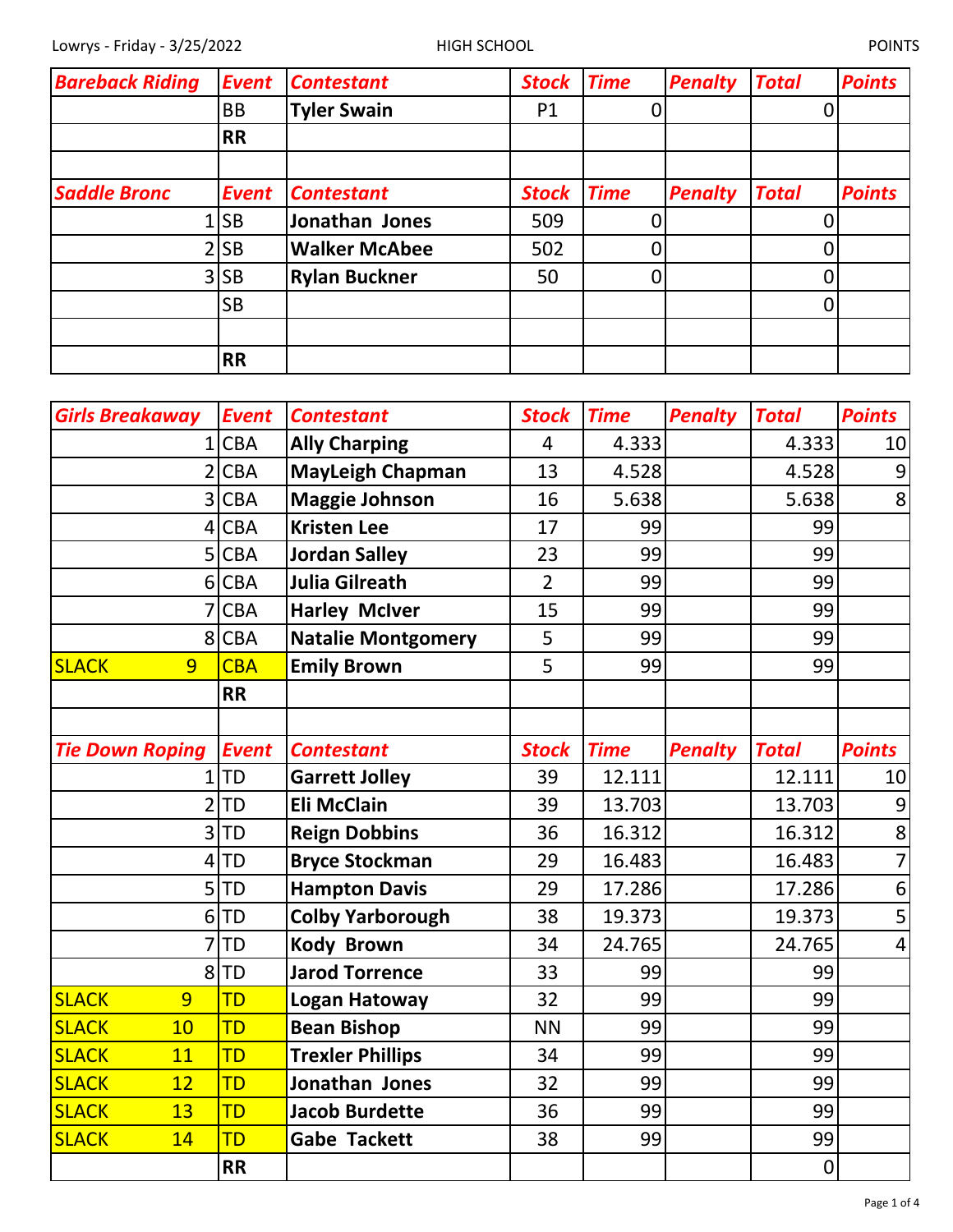| <b>Steer Wrestling</b> |                  | <b>Event Contestant</b> | <b>Stock Time</b> |        | <b>Penalty Total</b> |        | <b>Points</b>   |
|------------------------|------------------|-------------------------|-------------------|--------|----------------------|--------|-----------------|
|                        | 1 <sub>SW</sub>  | <b>Reign Dobbins</b>    | 97                | 24.614 |                      | 24.614 | 10 <sup>1</sup> |
|                        | 2 <sub>ISW</sub> | <b>Eli McClain</b>      |                   | 99     |                      | 99     |                 |
|                        |                  |                         |                   |        |                      |        |                 |
|                        | <b>RR</b>        |                         |                   |        |                      |        |                 |

| <b>Cowgirls Barrel Ra Event</b> |            | <b>Contestant</b>           | <b>Stock</b> | <b>Time</b> | <b>Penalty</b> | <b>Total</b> | <b>Points</b>  |
|---------------------------------|------------|-----------------------------|--------------|-------------|----------------|--------------|----------------|
|                                 | <b>CBR</b> | <b>Maggie Johnson</b>       |              | 15.608      |                | 15.608       | 10             |
|                                 | <b>CBR</b> | <b>Dallas Cook</b>          |              | 15.678      |                | 15.678       | 9              |
| 3                               | <b>CBR</b> | <b>Matti McBride</b>        |              | 15.811      |                | 15.811       | 8              |
| 4                               | <b>CBR</b> | <b>Madison Branton</b>      |              | 16.098      |                | 16.098       | 7              |
| 5                               | <b>CBR</b> | <b>Emily Brown</b>          |              | 16.254      |                | 16.254       | 6              |
| 6                               | <b>CBR</b> | <b>Harley McIver</b>        |              | 16.342      |                | 16.342       | 5              |
|                                 | <b>CBR</b> | <b>Mckinley Strickland</b>  |              | 16.932      |                | 16.932       | 4              |
| 8                               | <b>CBR</b> | <b>Meredith Thompson</b>    |              | 17.19       |                | 17.19        | $\mathsf{3}$   |
| <b>SLACK</b><br>9               | <b>CBR</b> | <b>Emily Florence</b>       |              | 17.382      |                | 17.382       | 2              |
| <b>SLACK</b><br>10              | <b>CBR</b> | <b>Blake Wooten</b>         |              | 17.483      |                | 17.483       | 1              |
| <b>SLACK</b><br>11              | <b>CBR</b> | <b>Chloe Dickey</b>         |              | 17.699      |                | 17.699       |                |
| 12<br><b>SLACK</b>              | <b>CBR</b> | <b>Gracin Norris</b>        |              | 17.949      |                | 17.949       |                |
| <b>SLACK</b><br>13              | <b>CBR</b> | <b>Keely Orr</b>            |              | 15.556      | 5              | 20.556       |                |
| <b>SLACK</b><br>14              | <b>CBR</b> | <b>Emma Grace Durden</b>    |              | 15.84       | 5              | 20.84        |                |
| <b>SLACK</b><br><b>15</b>       | <b>CBR</b> | Jadyn Abrams                |              | 16.191      | 5              | 21.191       |                |
| <b>SLACK</b><br><b>16</b>       | <b>CBR</b> | <b>Kristen Lee</b>          |              | 16.264      | 5              | 21.264       |                |
| <b>SLACK</b><br>17              | <b>CBR</b> | <b>Natalie Montgomery</b>   |              | 16.599      | 5              | 21.599       |                |
| <b>SLACK</b><br>18              | <b>CBR</b> | <b>Elizabeth Richardson</b> |              | 17.134      | 5              | 22.134       |                |
| <b>SLACK</b><br>19              | <b>CBR</b> | <b>Anna Claire Melton</b>   |              | 17.171      | 5              | 22.171       |                |
| 20<br><b>SLACK</b>              | <b>CBR</b> | <b>Elizabeth Parks</b>      |              | 18.624      | 5              | 23.624       |                |
| <b>SLACK</b><br>21              | <b>CBR</b> | <b>Alexis Redd</b>          |              | 18.693      | 5              | 23.693       |                |
| <b>SLACK</b><br>22              | <b>CBR</b> | <b>Kailyn Stasney</b>       |              | 20.95       | 5              | 25.95        |                |
| <b>SLACK</b><br>23              | <b>CBR</b> | Julia Gilreath              |              | 16.835      | 10             | 26.835       |                |
| <b>SLACK</b><br>24              | <b>CBR</b> | Leigha Senchantixay         |              | 17.627      | 10             | 27.627       |                |
| <b>SLACK</b><br>25              | <b>CBR</b> | <b>Madi Stephenson</b>      |              | 99          |                | 99           |                |
| <b>SLACK</b><br>26              | <b>CBR</b> | Danni Spires-D/O            |              | 99          |                | 99           |                |
|                                 |            |                             |              |             |                |              |                |
| <b>Cowgirls Pole BendEvent</b>  |            | <b>Contestant</b>           | <b>Stock</b> | <b>Time</b> | <b>Penalty</b> | <b>Total</b> | <b>Points</b>  |
|                                 | PB         | Julia Gilreath              |              | 23.125      |                | 23.125       | 10             |
|                                 | PB         | <b>Emma Grace Durden</b>    |              | 23.261      |                | 23.261       | 9              |
| 3                               | PB         | <b>Emily Brown</b>          |              | 23.378      |                | 23.378       | $\bf 8$        |
|                                 | 4 PB       | <b>Harley McIver</b>        |              | 23.61       |                | 23.61        | $\overline{7}$ |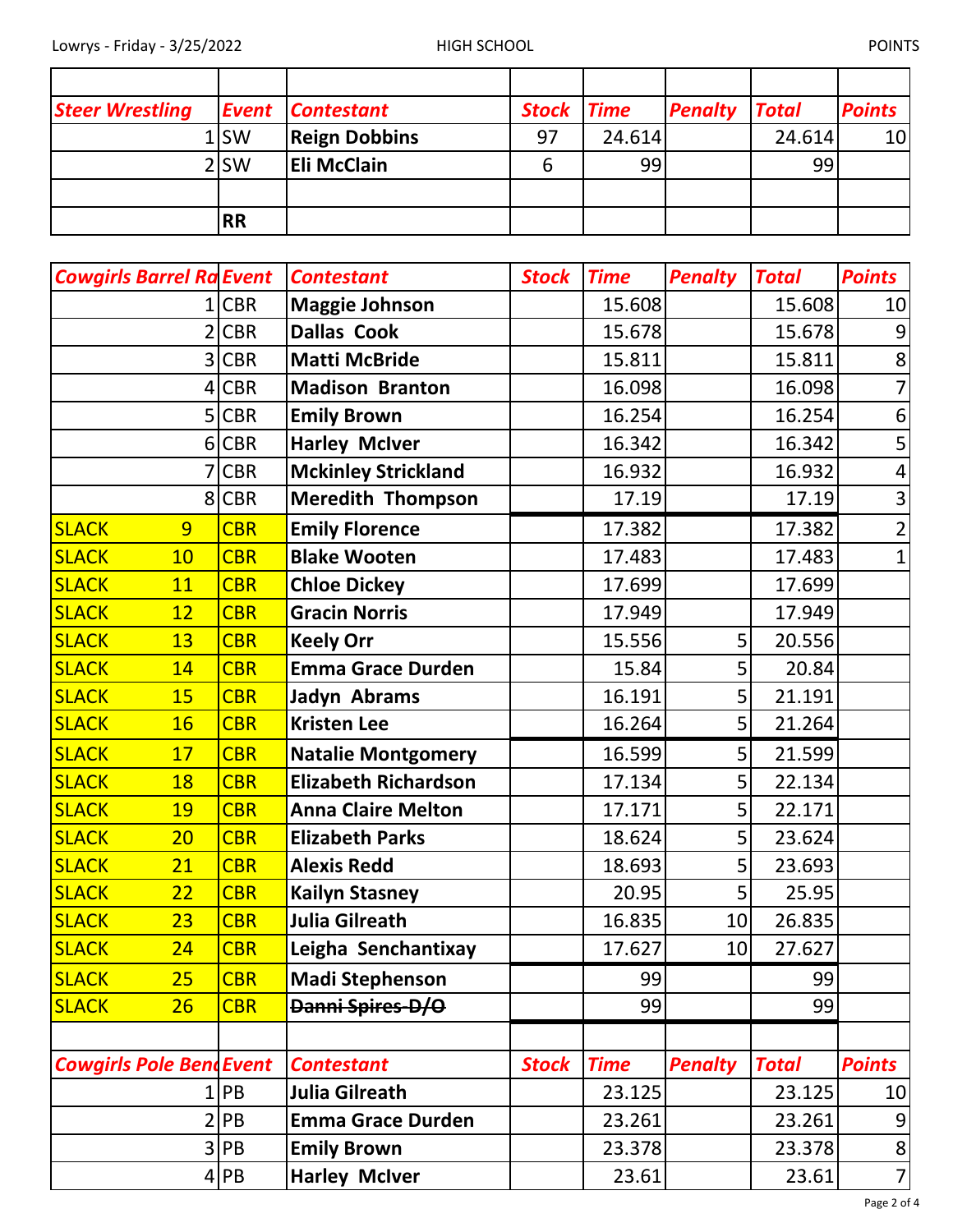|                    | 5              | PB           | <b>Maggie Johnson</b>       |              | 23.684      |                  | 23.684       | 6                |
|--------------------|----------------|--------------|-----------------------------|--------------|-------------|------------------|--------------|------------------|
|                    | 6              | PB           | <b>Keely Orr</b>            |              | 24.519      |                  | 24.519       | 5                |
|                    |                | PB           | <b>Natalie Montgomery</b>   |              | 25.557      |                  | 25.557       | $\overline{4}$   |
|                    | 8              | PB           | <b>Anna Claire Melton</b>   |              | 25.782      |                  | 25.782       | $\overline{3}$   |
| <b>SLACK</b>       | 9              | <b>PB</b>    | <b>Mckinley Strickland</b>  |              | 25.91       |                  | 25.91        | $\overline{2}$   |
| <b>SLACK</b>       | 10             | PB           | Leigha Senchantixay         |              | 25.956      |                  | 25.956       | $\mathbf{1}$     |
| <b>SLACK</b>       | 11             | PB           | <b>Kristen Lee</b>          |              | 21.804      | 5                | 26.804       |                  |
| <b>SLACK</b>       | 12             | <b>PB</b>    | <b>Blake Wooten</b>         |              | 26.81       |                  | 26.81        |                  |
| <b>SLACK</b>       | 13             | PB           | <b>Dallas Cook</b>          |              | 22.274      | 5                | 27.274       |                  |
| <b>SLACK</b>       | 14             | PB           | <b>Emily Florence</b>       |              | 28.117      |                  | 28.117       |                  |
| <b>SLACK</b>       | 15             | PB           | Jadyn Abrams                |              | 23.681      | 5                | 28.681       |                  |
| <b>SLACK</b>       | 16             | PB           | <b>Meredith Thompson</b>    |              | 23.8        | 5                | 28.8         |                  |
| <b>SLACK</b>       | 17             | <b>PB</b>    | <b>Elizabeth Richardson</b> |              | 24.699      | 5                | 29.699       |                  |
| <b>SLACK</b>       | 18             | PB           | <b>Matti McBride</b>        |              | 22.847      | 10               | 32.847       |                  |
| <b>SLACK</b>       | 19             | PB           | <b>Alexis Redd</b>          |              | 26.176      | 15               | 41.176       |                  |
| <b>SLACK</b>       | 20             | PB           | <b>Madison Branton</b>      |              | 99          |                  | 99           |                  |
| <b>SLACK</b>       | 21             | PB           | <b>Madi Stephenson</b>      |              | 99          |                  | 99           |                  |
| <b>SLACK</b>       | 22             | PB           | Danni Spires-D/O            |              | 99          |                  | 99           |                  |
|                    |                |              |                             |              |             |                  |              |                  |
| <b>Team Roping</b> |                | <b>Event</b> | <b>Contestant</b>           | <b>Stock</b> | <b>Time</b> | <b>Penalty</b>   | <b>Total</b> | <b>Points</b>    |
|                    |                | <b>TR</b>    | <b>Kristen Lee</b>          | 50           | 8.678       |                  | 8.678        | 10               |
|                    |                | <b>TR</b>    | <b>Ross Price</b>           |              | 8.678       | $\mathbf 0$      | 8.678        | 10               |
|                    | 2              | <b>TR</b>    | <b>Gabe Tackett</b>         | 57           | 7.973       | 5                | 12.973       | $\boldsymbol{9}$ |
|                    |                | <b>TR</b>    | <b>Kody Brown</b>           |              | 7.973       | 5                | 12.973       | 9                |
|                    |                | $3$ TR       | <b>DP-Reign Dobbins</b>     | 51           | 14.077      | 5 <sup>1</sup>   | 19.077       | $\overline{0}$   |
|                    | 3              | <b>TR</b>    | <b>Dylan White</b>          |              | 14.077      | 5                | 19.077       | 8                |
|                    | 4              | <b>TR</b>    | <b>Garrett Jolley</b>       |              |             |                  |              |                  |
|                    |                |              |                             | 36Y          | 99          |                  | 99           |                  |
|                    | 4              | <b>TR</b>    | <b>Hampton Davis</b>        |              | 99          | $\boldsymbol{0}$ | 99           |                  |
|                    | 5              | <b>TR</b>    | <b>Colby Bell</b>           | 36W          | 99          |                  | 99           |                  |
|                    |                | $5$ TR       | <b>Eli McClain</b>          |              | 99          | $\boldsymbol{0}$ | 99           |                  |
|                    | 6              | <b>TR</b>    | <b>Bryce Stockman</b>       | 57           | 99          |                  | 99           |                  |
|                    |                | $6$ TR       | <b>Lessie Freeman</b>       |              | 99          | $\overline{0}$   | 99           |                  |
|                    |                | <b>TR</b>    | <b>Ty Faulkenberry</b>      | 113          | 99          |                  | 99           |                  |
|                    |                | <b>TR</b>    | <b>Trexler Phillips</b>     |              | 99          | $\boldsymbol{0}$ | 99           |                  |
|                    | 8              | <b>TR</b>    | <b>Logan Hatoway</b>        | 51           | 99          |                  | 99           |                  |
|                    |                | 8 TR         | <b>Jonathan Jones</b>       |              | 99          | $\boldsymbol{0}$ | 99           |                  |
| <b>SLACK</b>       | 9              | <b>TR</b>    | <b>Maggie Johnson</b>       | 29           | 99          |                  | 99           |                  |
| <b>SLACK</b>       | $\overline{9}$ | <b>TR</b>    | <b>Jacob Helms</b>          |              | 99          | $\mathbf 0$      | 99           |                  |
| <b>SLACK</b>       | 10             | <b>TR</b>    | <b>Reign Dobbins</b>        | <b>NN</b>    | 99          |                  | 99           |                  |